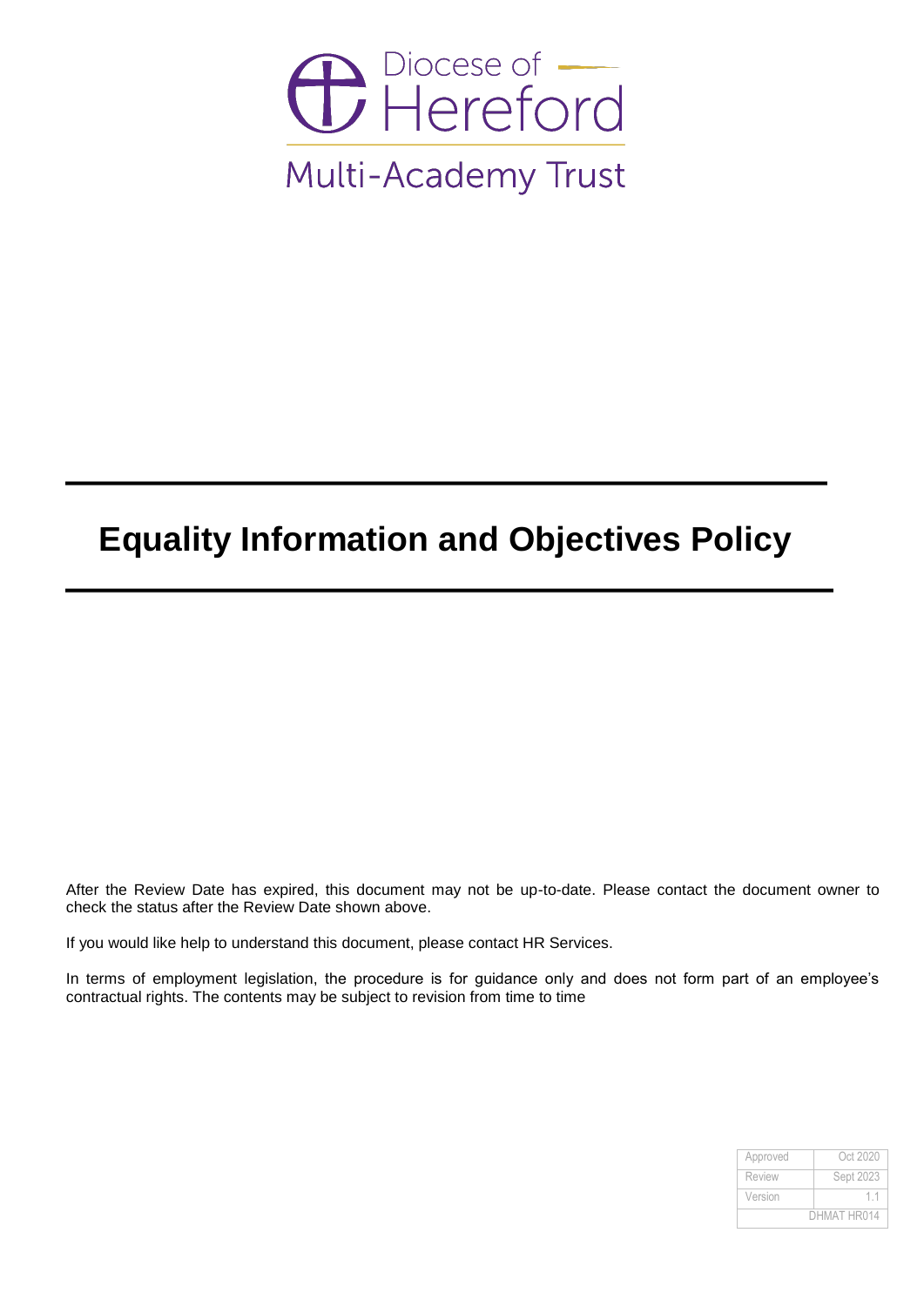# **CONTENTS**

|     |                                               | Page           |
|-----|-----------------------------------------------|----------------|
| 1.0 | Legislation                                   | 2              |
| 2.0 | The Policy                                    | 3              |
| 3.0 | Our Ethos                                     | 3              |
| 4.0 | <b>Addressing Prejudice Related Incidents</b> | 3              |
| 5.0 | Objectives                                    | 4              |
| 6.0 | Responsibility                                | 5              |
| 7.0 | Requirement to have equality objectives       | $\overline{7}$ |
| 8.0 | <b>Review</b>                                 | 8              |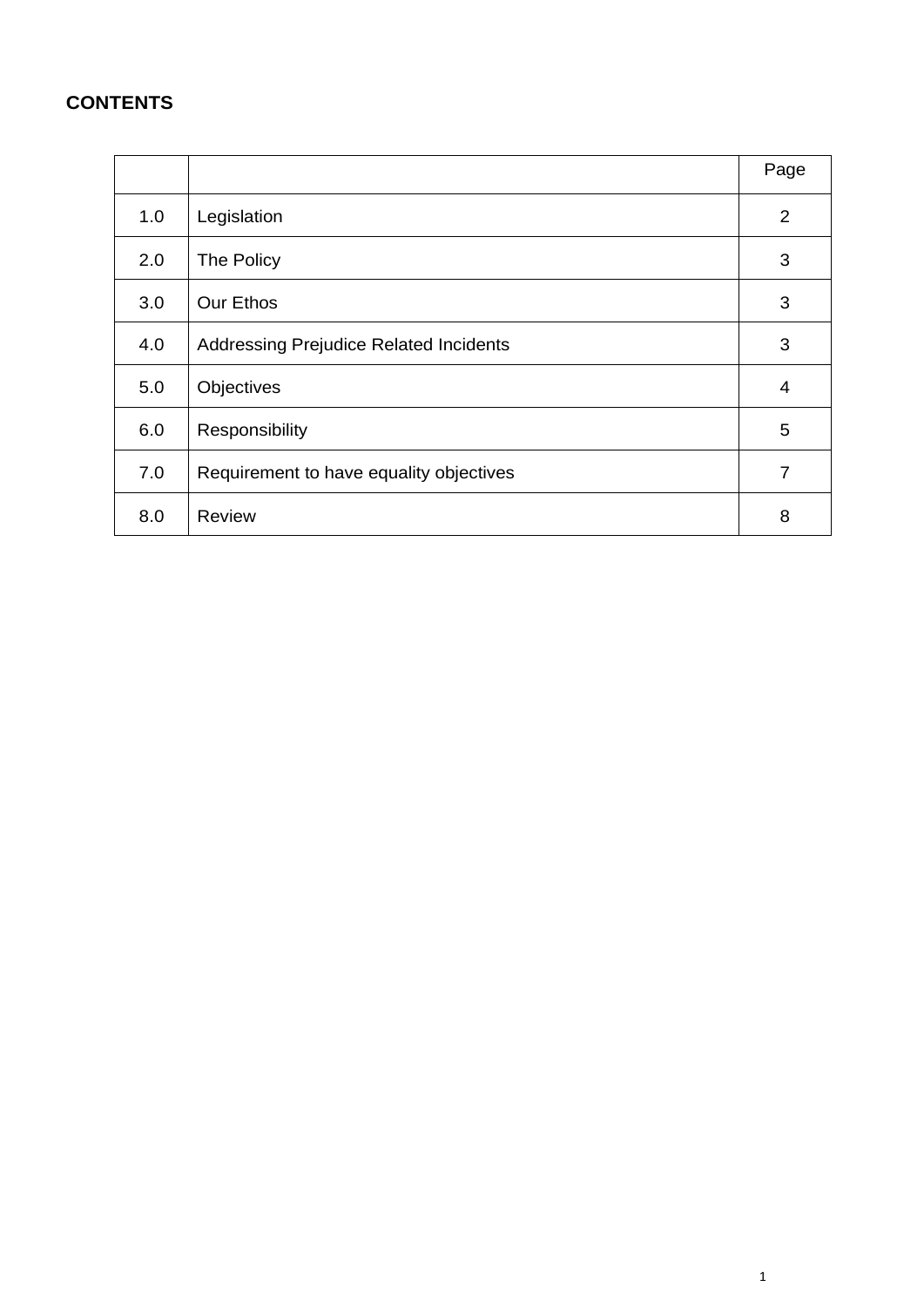# **1.0 Legislation**

- 1.1 The Equality Act 2010 ("the Act") provides a modern, single legal framework with three broad duties:
	- Eliminate discrimination;
	- Advance equality of opportunity; and
	- Foster good relations.
- 1.2 The Diocese Hereford Multi-Academy Trust ("Trust") and its academies fully understands the principle of the Act and the work needed to ensure that those with protected characteristics are not discriminated against and are given equality of opportunity.

A protected characteristic under the act covers the groups listed below:

- Age;
- Disability;
- Race, colour, nationality, ethnic or national origin;
- Sex (including transgender);
- Gender reassignment;
- Maternity and pregnancy;
- Religion and belief;
- Sexual orientation; and
- Marriage and civil partnership (for employees).
- 1.3 In order to meet our general duties listed above, the law requires us to do some specific duties to demonstrate how we meet the general duties.

These are to:

- 1.3.1 Publish equality information to demonstrate compliance with the general duty across its functions - We will not publish any information that can specifically identify any child.
- 1.3.2 Prepare and publish equality objectives to do this we will collect data related to the protected characteristics above and analyse this data to determine our focus for our equality objectives. The data will be assessed across our core provisions as a Trust. This will include the following functions:
	- Admissions;
	- Attendance;
	- Attainment;
	- Exclusions; and
	- Prejudice related incidents.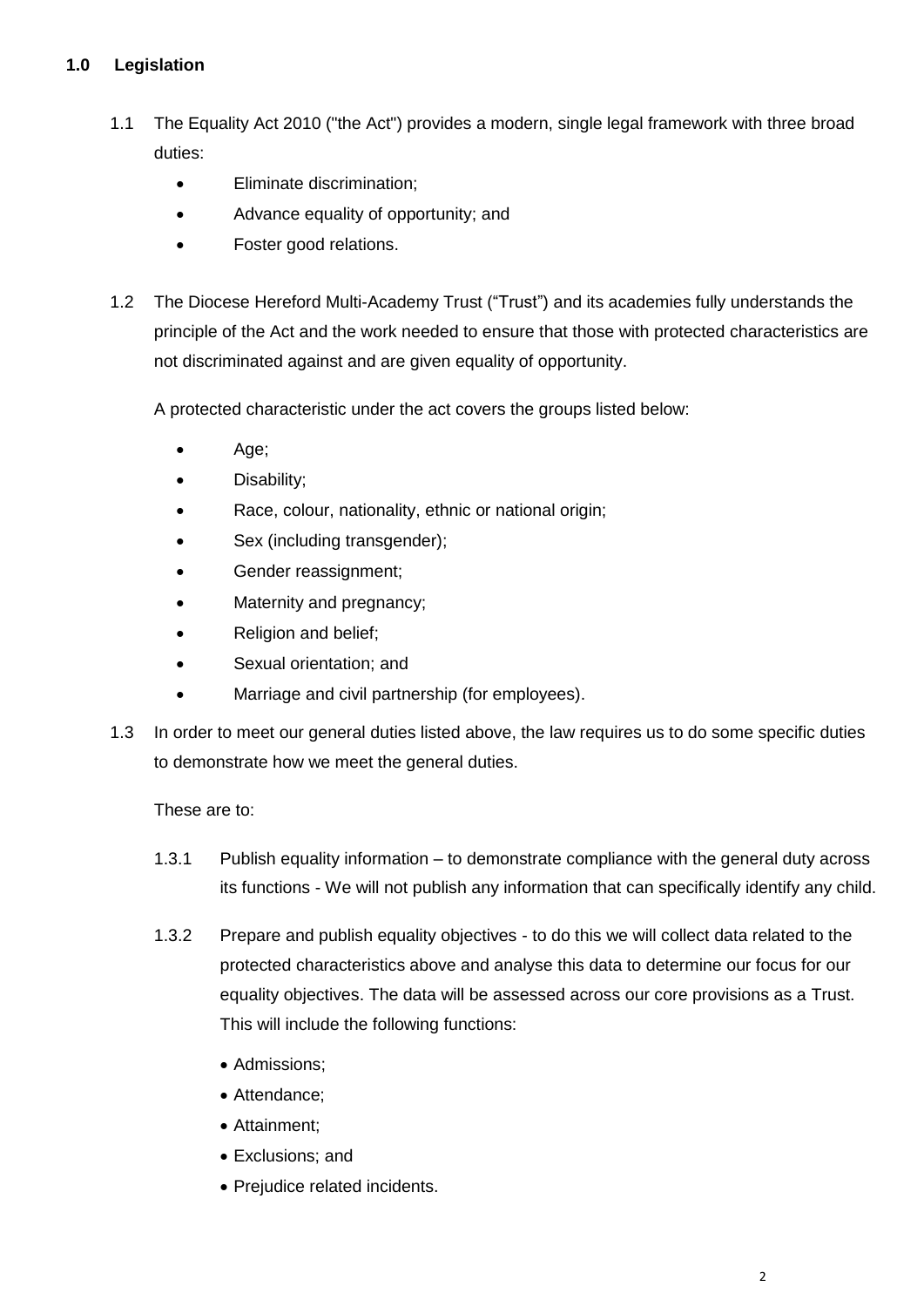- 1.4 Our objectives will detail how we will ensure equality is applied to the services listed above however; where we find evidence that other functions have a significant impact on any particular group we will include work in this area.
- 1.5 We also welcome our duty under the Education and Inspections Act 2006 to promote community cohesion.
- 1.6 We recognise that these duties reflect international human rights standards as expressed in the UN Convention on the Rights of the Child, the UN Convention on the Rights of People with Disabilities, and the Human Rights Act 1998.

# **2.0 The Policy**

2.1 The Trust's Equality Information and Objectives Policy draws together all previous equality legislation and details how the Trust and its academies is fulfilling the requirements of the Act.

# **3.0 Our Ethos**

- 3.1 This is a place where:
	- **•** learning is fun;
	- children are prepared for their future;
	- all efforts are acknowledged and celebrated;
	- everyone is valued and respected as an individual;
	- we will educate our children about equality and diversity and where we pledge to meet the needs of all our individuals;
	- everyone is encouraged to be part of, and contribute to, the community; and
	- encourage everyone to make healthy life choices.

#### **4.0 Addressing Prejudice Related Incidents**

4.1 The Trust and its academies is opposed to all forms of prejudice and we recognise that children and young people who experience any form of prejudice related discrimination may fair less well in the education system. We provide both our pupils and staff with an awareness of the impact of prejudice in order to prevent any incidents. If incidents still occur, we address them immediately and report them to the Trust's HR provider using their guidance material. The Trust's HR provider may provide some support.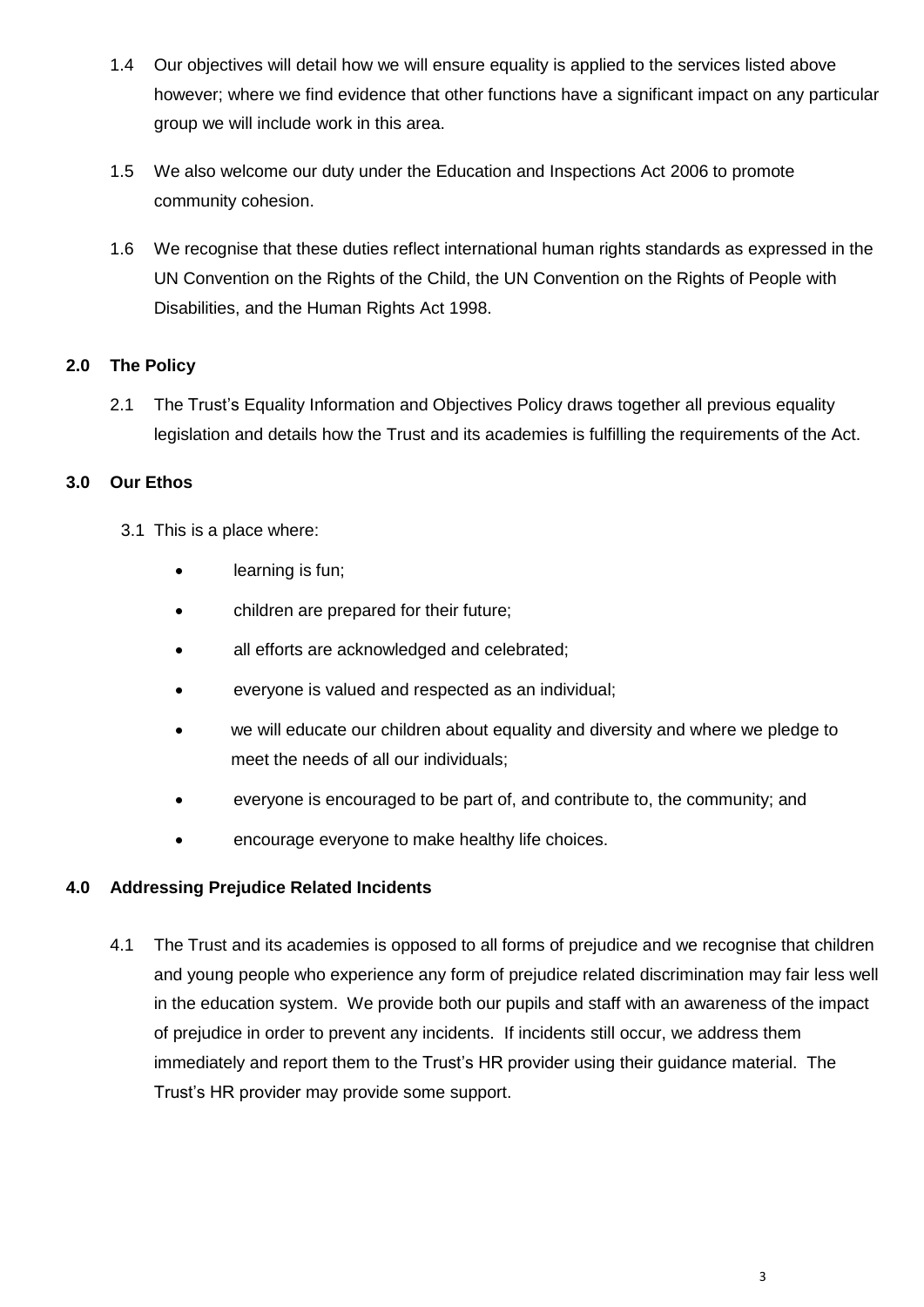#### **5.0 Objectives**

5.1 In achieving compliancy with the Act, objectives are set annually. Detailed below are the Trust and its academies current set of overriding objectives.

| <b>Objective Group</b>              | Objective                                                                                                                                                                                                           |
|-------------------------------------|---------------------------------------------------------------------------------------------------------------------------------------------------------------------------------------------------------------------|
| <b>Pupil Achievement</b>            | All pupils are assessed, monitored and tracked through SIMS.<br>Under-achievement is identified and appropriate intervention is<br>applied.                                                                         |
|                                     | Pupils are able to participate in a full range of extra-curricular<br>opportunities.                                                                                                                                |
|                                     | Pupils respect one another.                                                                                                                                                                                         |
| <b>Behaviour and</b>                | Pupils feel safe and valued.                                                                                                                                                                                        |
| <b>Safety</b>                       | Pupils, staff and parents know that misconduct and gross                                                                                                                                                            |
|                                     | misconduct will be challenged.                                                                                                                                                                                      |
| <b>Teaching</b>                     | All pupils experience 100% 'good or better' lessons.<br>$\bullet$                                                                                                                                                   |
| Leadership and<br><b>Management</b> | The staff and Local Academy Board reflects the diversity of the<br>$\bullet$<br>academy community.                                                                                                                  |
|                                     | No pupils (or their families) are disadvantaged academically,<br>socially or emotionally. All staff are mindful of the academic and<br>social needs of all children, especially potentially vulnerable<br>children. |
|                                     | A nominated member of the SLT, Mrs E Alty, is responsible for<br>the collection, analysis and publication of equality data, including<br>the recording of prejudice-related incidents.                              |

5.2 The Trust and academy will make reasonable adjustments to meet the needs of disabled pupils and implement an accessibility plan aimed at:

- (a) increasing the extent to which disabled pupils can participate in the curriculum;
- (b) improving the physical environment of academies to enable disabled pupils to take better advantage of education, benefits, facilities and services provided; and
- (c) improving the availability of accessible information to disabled pupils.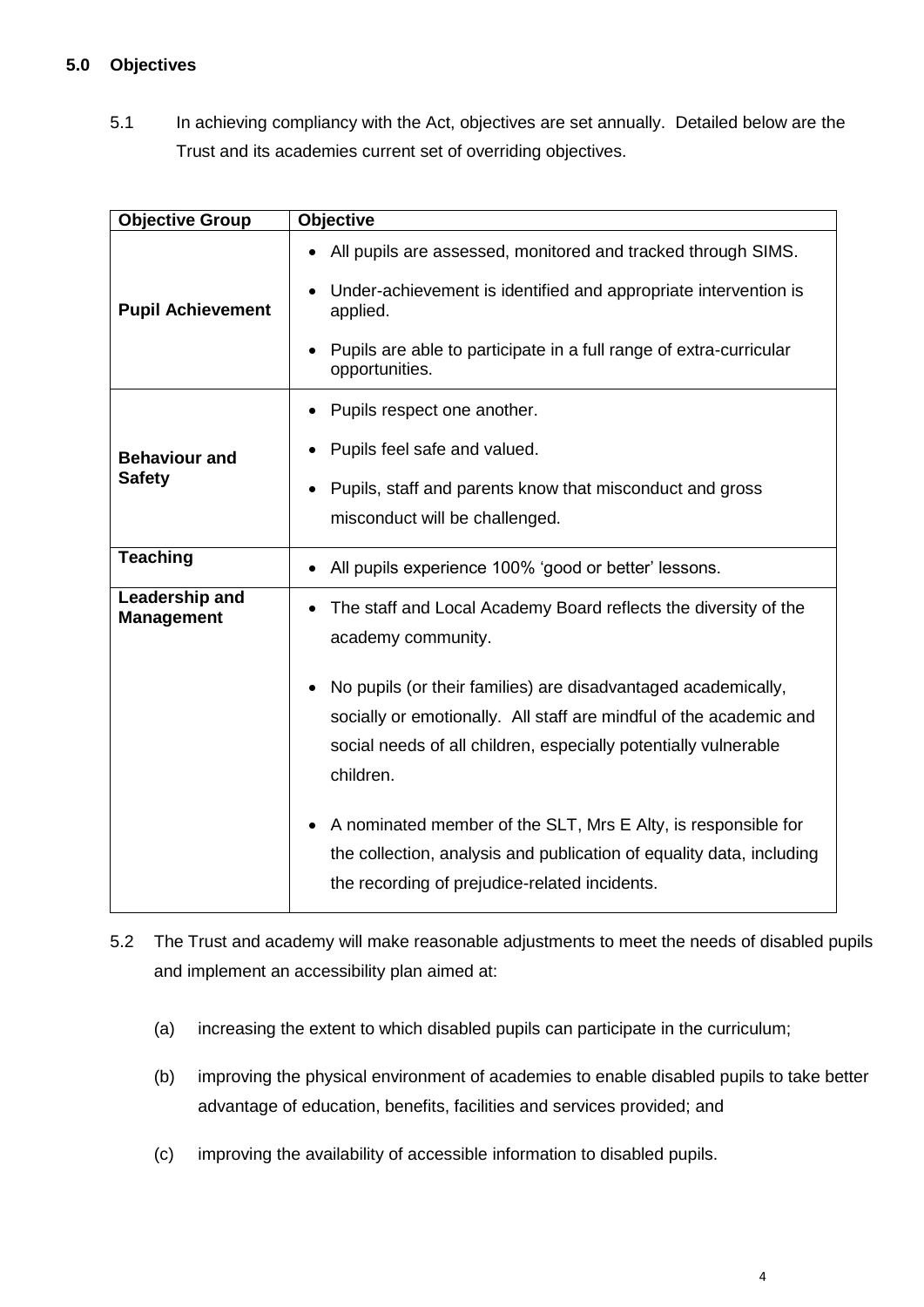5.3 The Trust and academy leaders accept and welcome their responsibility to have due regard in decision-making and actions to the possible implications for pupils with particular protected characteristics. They will consider equality implications before and at the time that they develop policy and take decisions.

#### **6.0 Responsibility**

- 6.0 We believe that promoting equality is the whole Trust and its academies responsibility.
- 6.1 How does the Trust and academy eliminate discrimination and other conduct that is prohibited by the Act, advance equality of opportunity between people who share a protected characteristic and people who do not share it, and foster good relations between people who share a protected characteristic and people who do not share it?
- 6.3 The Trust and academy does this by measures that include:
	- (a) for pupils implementation of policies on equal opportunities (including race and gender equality, special needs, behaviour and anti-bullying);
	- (b) for staff implementation of policies on equal opportunities, recruitment and selection, pay and anti harassment policy;
	- (c) PSHCE, SRE, RE and other elements within the curriculum that promote friendship and understanding about cultures and lifestyles;
	- (d) employing specialist staff to support pupils with special needs or disabilities, and implementing the academy's disability access plan;
	- (e) monitoring of welfare, with intervention and support where required;
	- (f) taking steps to meet the particular needs of pupils or staff that have a particular characteristic.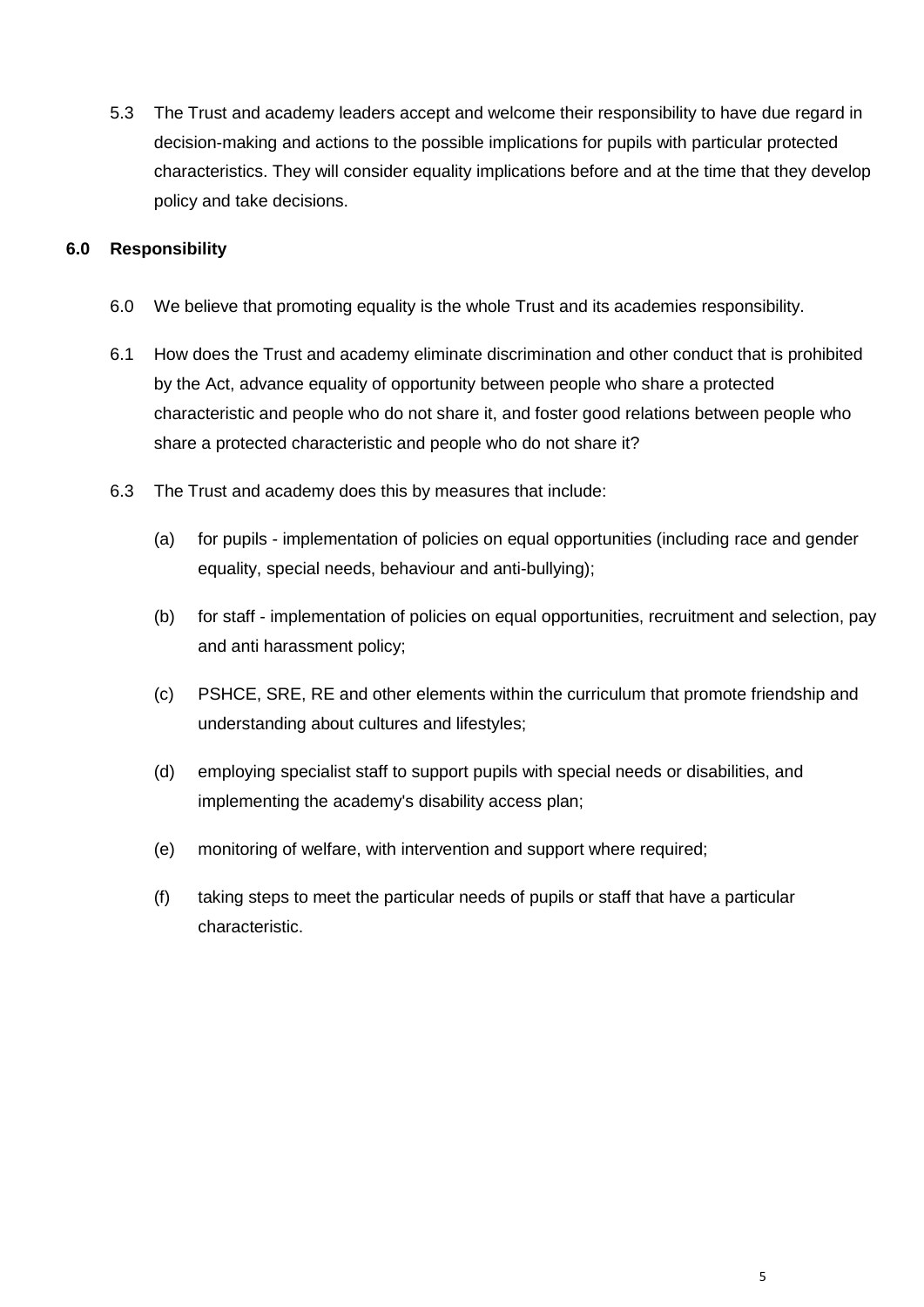| <b>Academy</b><br><b>Community</b> | <b>Responsibility</b>                                                    |
|------------------------------------|--------------------------------------------------------------------------|
| Trust and Academy /                | Involving and engaging the whole academy community in identifying        |
| Local Academy                      | and understanding equality barriers and in the setting of objectives to  |
| Board of each                      | address these.                                                           |
| academy                            |                                                                          |
|                                    | As above including:                                                      |
|                                    | Promoting key messages to staff, parents and pupils about equality       |
|                                    | and what is expected of them and can be expected from the academy        |
| Headteacher                        | in carrying out its day to day duties.                                   |
|                                    | Ensure that staff have appropriate skills to deliver equality, including |
|                                    | pupil awareness. Ensure that all staff are aware of their responsibility |
|                                    | to record and report prejudice related incidents.                        |
|                                    | To support the Headteacher as above.                                     |
| Senior Leadership                  | Ensure fair treatment and access to services and opportunities.          |
| Team                               | Ensure that all staff are aware of their responsibility to record and    |
|                                    | report prejudice related incidents.                                      |
|                                    | Help in delivering the right outcomes for pupils.                        |
|                                    | Uphold the commitment made to pupils and parents/carers on how           |
| <b>Teaching Staff</b>              | they can be expected to be treated.                                      |
|                                    | Design and deliver an inclusive curriculum                               |
|                                    | Ensure that you are aware of your responsibility to record and report    |
|                                    | prejudice related incidents.                                             |
| <b>Support Staff</b>               | Support the academy and the Local Academy Board in delivering a          |
|                                    | fair and equitable service to all stakeholders.                          |
|                                    | Uphold the commitment made by the Headteacher on how pupils and          |
|                                    | parents/carers can be expected to be treated.                            |
|                                    | Support colleagues within the academy and Trust community.               |
|                                    | Ensure that you are aware of your responsibility to record and report    |
|                                    | prejudice related incidents.                                             |

Contd…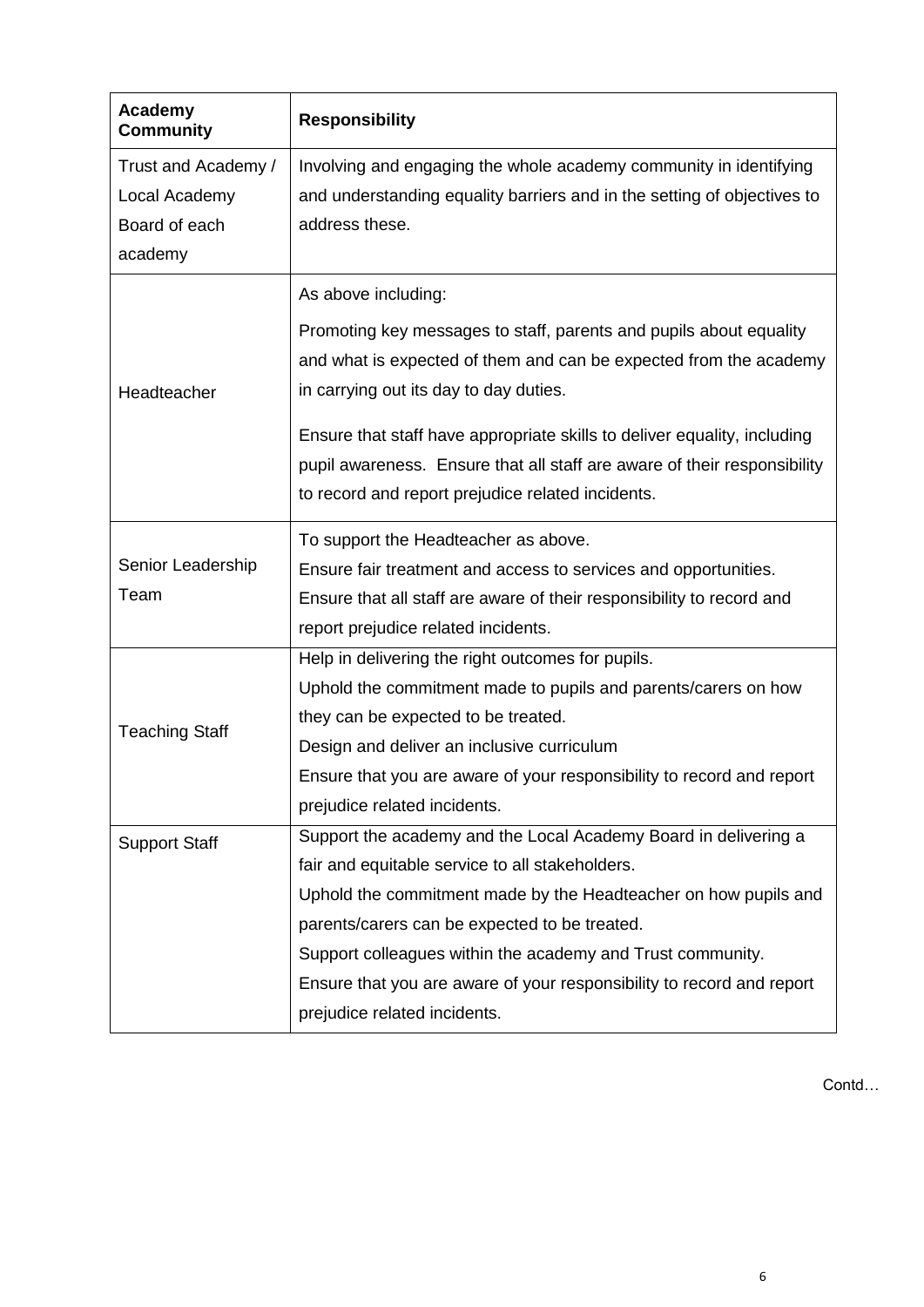Contd…

| Parents                | Take an active part in identifying barriers for the academy's         |
|------------------------|-----------------------------------------------------------------------|
|                        | community and in informing the Local Academy Board of actions that    |
|                        | can be taken to eradicate these.                                      |
|                        | Take an active role in supporting and challenging the academy to      |
|                        | achieve the commitment given to the academy's community in            |
|                        | tackling inequality and achieving equality of opportunity for all.    |
| <b>Pupils</b>          | Supporting the academy to achieve the commitment made to tackling     |
|                        | inequality.                                                           |
|                        | Uphold the commitment made by the Headteacher on how pupils and       |
|                        | parents/carers, staff and the wider community can be expected to be   |
|                        | treated.                                                              |
| <b>Local Community</b> | Take an active part in identifying barriers for the academy community |
| <b>Members</b>         | and in informing the Local Academy Board of actions that can be       |
|                        | taken to eradicate these                                              |
|                        | Take an active role in supporting and challenging the academy to      |
|                        | achieve the commitment made to the community in tackling inequality   |
|                        | and achieving equality of opportunity for all.                        |